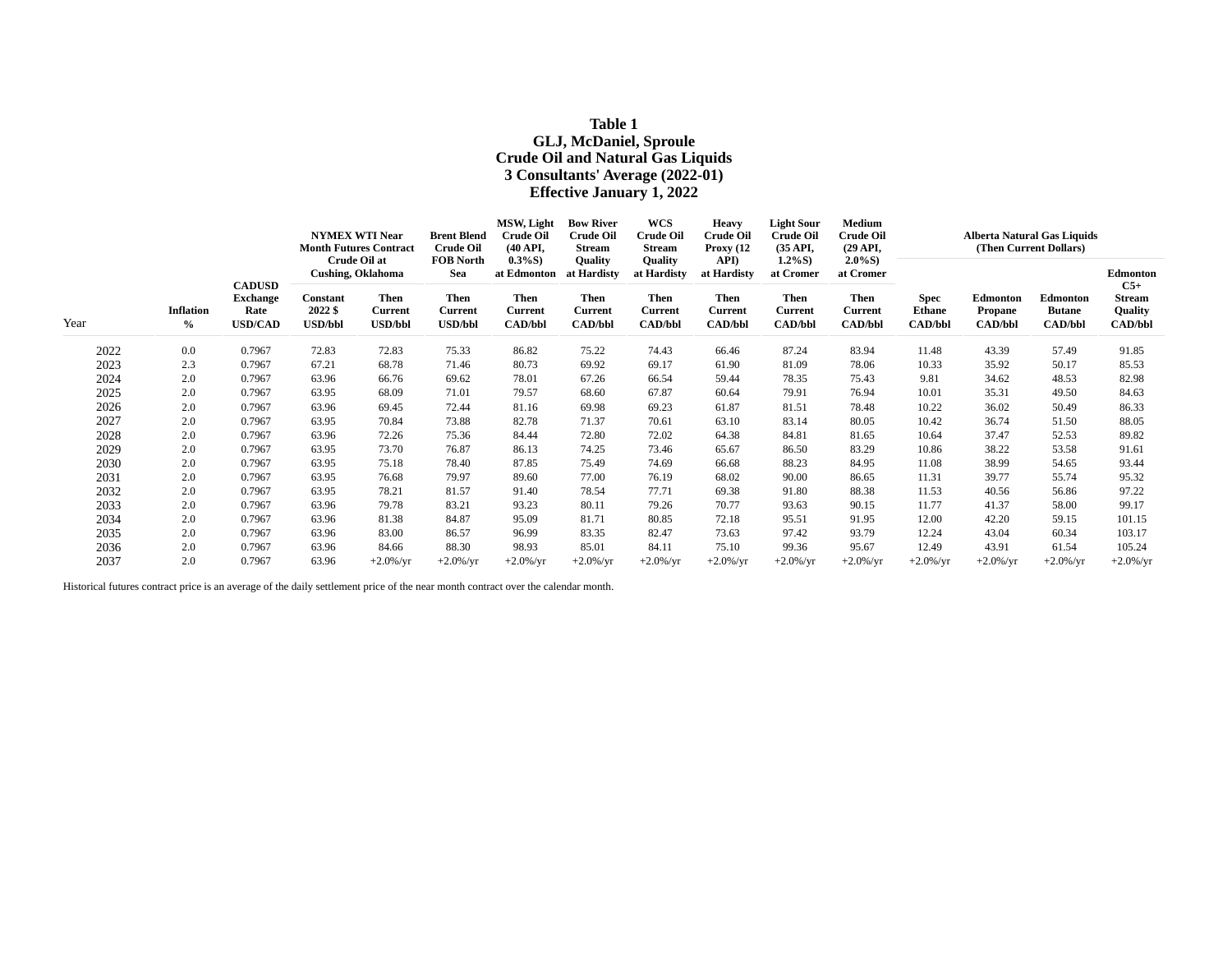# **Table 2 GLJ, McDaniel, Sproule Natural Gas and Sulphur 3 Consultants' Average (2022-01) Effective January 1, 2022**

|      | <b>NYMEX Henry Hub</b><br><b>Near Month Contract</b> |                                     |                                                   |                                                   | Dawn                                       |                                                | <b>Alberta Plant Gate</b>                         |                  |                                       |                                                                   |                                       |                                                   |                                               |
|------|------------------------------------------------------|-------------------------------------|---------------------------------------------------|---------------------------------------------------|--------------------------------------------|------------------------------------------------|---------------------------------------------------|------------------|---------------------------------------|-------------------------------------------------------------------|---------------------------------------|---------------------------------------------------|-----------------------------------------------|
|      |                                                      |                                     | <b>Midwest</b><br><b>Price at Chicago</b>         | <b>AECO/NIT</b><br><b>Spot</b>                    | Price at<br>Ontario                        | <b>Spot</b>                                    |                                                   |                  |                                       |                                                                   |                                       |                                                   | <b>British Columbia</b>                       |
| Year | Constant<br>2022 \$<br><b>USD/MMBtu</b>              | Then<br>Current<br><b>USD/MMBtu</b> | <b>Then</b><br><b>Current</b><br><b>USD/MMBtu</b> | <b>Then</b><br><b>Current</b><br><b>CAD/MMBtu</b> | <b>Then</b><br><b>Current</b><br>USD/MMBtu | <b>Constant</b><br>2022 \$<br><b>CAD/MMBtu</b> | <b>Then</b><br><b>Current</b><br><b>CAD/MMBtu</b> | ARP<br>CAD/MMBtu | <b>SaskEnergy</b><br><b>CAD/MMBtu</b> | <b>Saskatchewan Plant Gate</b><br><b>Spot</b><br><b>CAD/MMBtu</b> | <b>Sumas Spot</b><br><b>USD/MMBtu</b> | Westcoast<br><b>Station 2</b><br><b>CAD/MMBtu</b> | Spot<br><b>Plant Gate</b><br><b>CAD/MMBtu</b> |
| 2022 | 3.85                                                 | 3.85                                | 3.71                                              | 3.56                                              | 3.78                                       | 3.31                                           | 3.31                                              | 3.29             | 3.50                                  | 3.38                                                              | 3.66                                  | 3.48                                              | 3.23                                          |
| 2023 | 3.36                                                 | 3.44                                | 3.30                                              | 3.20                                              | 3.37                                       | 2.89                                           | 2.96                                              | 2.93             | 3.15                                  | 3.03                                                              | 3.28                                  | 3.14                                              | 2.89                                          |
| 2024 | 3.04                                                 | 3.17                                | 3.03                                              | 3.05                                              | 3.10                                       | 2.68                                           | 2.80                                              | 2.77             | 2.99                                  | 2.87                                                              | 3.01                                  | 2.98                                              | 2.73                                          |
| 2025 | 3.04                                                 | 3.24                                | 3.09                                              | 3.10                                              | 3.16                                       | 2.68                                           | 2.86                                              | 2.83             | 3.05                                  | 2.92                                                              | 3.07                                  | 3.04                                              | 2.79                                          |
| 2026 | 3.04                                                 | 3.30                                | 3.16                                              | 3.17                                              | 3.23                                       | 2.69                                           | 2.92                                              | 2.89             | 3.12                                  | 2.99                                                              | 3.14                                  | 3.10                                              | 2.85                                          |
| 2027 | 3.04                                                 | 3.37                                | 3.22                                              | 3.23                                              | 3.29                                       | 2.69                                           | 2.98                                              | 2.95             | 3.18                                  | 3.05                                                              | 3.20                                  | 3.16                                              | 2.91                                          |
| 2028 | 3.04                                                 | 3.44                                | 3.29                                              | 3.30                                              | 3.36                                       | 2.69                                           | 3.04                                              | 3.01             | 3.25                                  | 3.12                                                              | 3.26                                  | 3.22                                              | 2.97                                          |
| 2029 | 3.04                                                 | 3.51                                | 3.36                                              | 3.36                                              | 3.43                                       | 2.70                                           | 3.11                                              | 3.08             | 3.32                                  | 3.18                                                              | 3.33                                  | 3.29                                              | 3.04                                          |
| 2030 | 3.04                                                 | 3.57                                | 3.43                                              | 3.43                                              | 3.49                                       | 2.69                                           | 3.17                                              | 3.14             | 3.38                                  | 3.25                                                              | 3.40                                  | 3.35                                              | 3.10                                          |
| 2031 | 3.04                                                 | 3.65                                | 3.50                                              | 3.50                                              | 3.57                                       | 2.70                                           | 3.24                                              | 3.21             | 3.45                                  | 3.32                                                              | 3.47                                  | 3.42                                              | 3.17                                          |
| 2032 | 3.04                                                 | 3.72                                | 3.57                                              | 3.57                                              | 3.64                                       | 2.70                                           | 3.30                                              | 3.28             | 3.53                                  | 3.39                                                              | 3.54                                  | 3.49                                              | 3.23                                          |
| 2033 | 3.04                                                 | 3.79                                | 3.64                                              | 3.64                                              | 3.71                                       | 2.70                                           | 3.37                                              | 3.34             | 3.60                                  | 3.46                                                              | 3.61                                  | 3.56                                              | 3.29                                          |
| 2034 | 3.04                                                 | 3.87                                | 3.71                                              | 3.71                                              | 3.78                                       | 2.70                                           | 3.44                                              | 3.41             | 3.67                                  | 3.53                                                              | 3.68                                  | 3.63                                              | 3.36                                          |
| 2035 | 3.04                                                 | 3.95                                | 3.79                                              | 3.79                                              | 3.86                                       | 2.70                                           | 3.51                                              | 3.48             | 3.74                                  | 3.60                                                              | 3.76                                  | 3.70                                              | 3.43                                          |
| 2036 | 3.04                                                 | 4.03                                | 3.87                                              | 3.86                                              | 3.94                                       | 2.70                                           | 3.58                                              | 3.55             | 3.82                                  | 3.67                                                              | 3.83                                  | 3.78                                              | 3.49                                          |
| 2037 | 3.04                                                 | $+2.0\%$ /yr                        | $+2.0\%$ /yr                                      | $+2.0\%$ /yr                                      | $+2.0\%$ /yr                               | 2.70                                           | $+2.0\%$ /yr                                      | $+2.0\%$ /yr     | $+2.0\%$ /yr                          | $+2.0\%$ /yr                                                      | $+2.0\%$ /yr                          | $+2.0\%$ /yr                                      | $+2.0\%$ /yr                                  |

Unless otherwise stated, the gas price reference point is the receipt point on the applicable provincial gas transmission system known as the plant gate. The plant gate price represents the price before raw gathering and processing charges are deducted.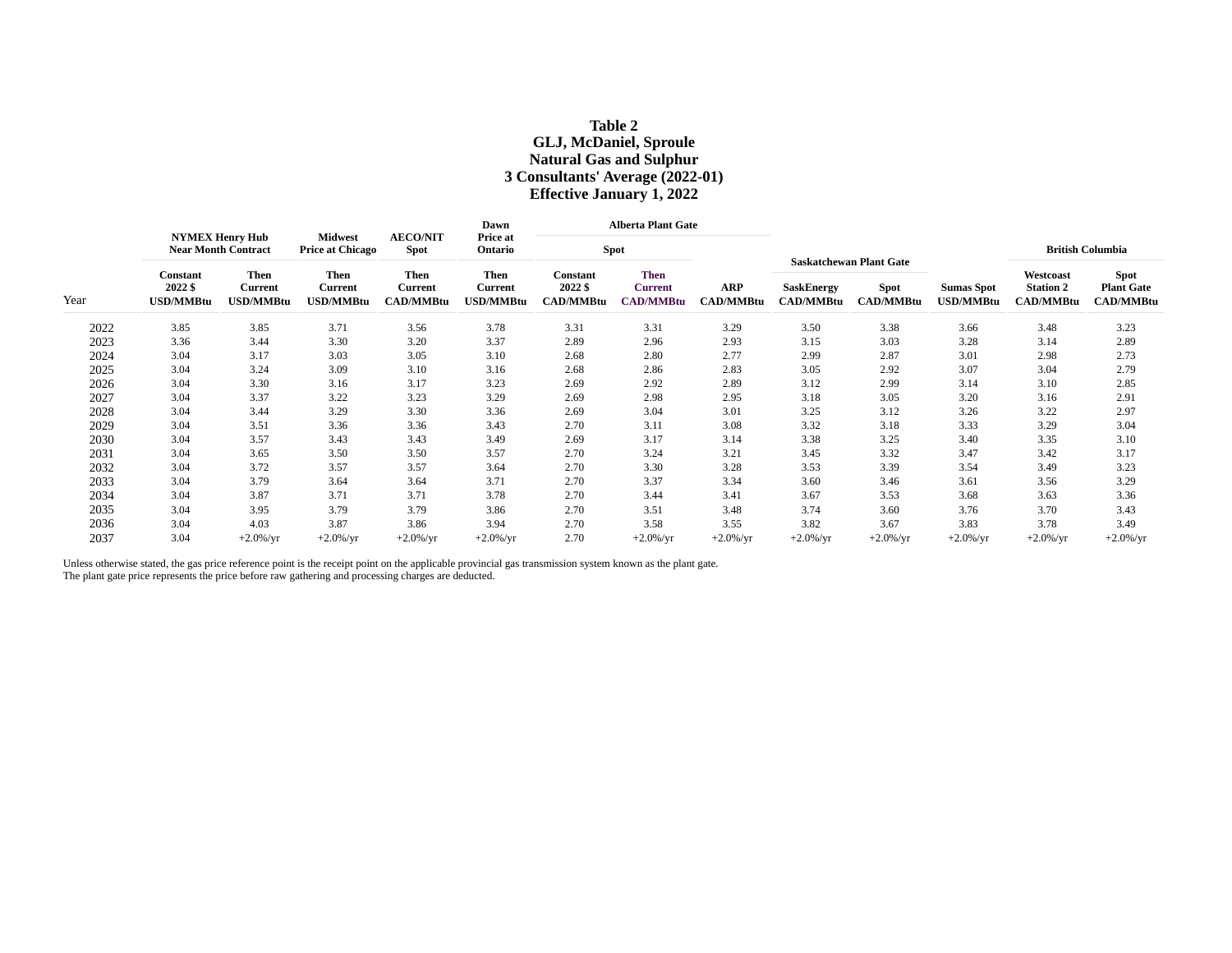# **Table 3 GLJ, McDaniel, Sproule International 3 Consultants' Average (2022-01) Effective January 1, 2022**

|      |                                   |                                                            |                                                            |                                                            | <b>NYMEX WTI Near</b><br><b>Month Futures</b><br>Contract<br>Crude Oil at<br><b>Cushing, Oklahoma</b> |                                                 | Light<br>Louisiana<br><b>Sweet</b><br><b>Crude Oil</b> |                                                 | Maya<br><b>Crude Oil</b>                 |                                                 | <b>Brent Blend</b><br><b>Crude Oil</b><br><b>FOB North Sea</b> |                                          | <b>NYMEX Henry Hub</b><br><b>Near Month Contract</b> |                                                   | <b>National</b><br><b>Balancing</b><br>Point<br>(UK) |                                                   |
|------|-----------------------------------|------------------------------------------------------------|------------------------------------------------------------|------------------------------------------------------------|-------------------------------------------------------------------------------------------------------|-------------------------------------------------|--------------------------------------------------------|-------------------------------------------------|------------------------------------------|-------------------------------------------------|----------------------------------------------------------------|------------------------------------------|------------------------------------------------------|---------------------------------------------------|------------------------------------------------------|---------------------------------------------------|
| Year | <b>Inflation</b><br>$\frac{0}{0}$ | <b>CADUSD</b><br><b>Exchange</b><br>Rate<br><b>USD/CAD</b> | <b>GBPUSD</b><br><b>Exchange</b><br>Rate<br><b>USD/GBP</b> | <b>EURUSD</b><br><b>Exchange</b><br>Rate<br><b>USD/EUR</b> | <b>Then</b><br><b>Current</b><br><b>USD/bbl</b>                                                       | <b>Then</b><br><b>Current</b><br><b>CAD/bbl</b> | <b>Then</b><br>Current<br><b>USD/bbl</b>               | <b>Then</b><br><b>Current</b><br><b>CAD/bbl</b> | <b>Then</b><br>Current<br><b>USD/bbl</b> | <b>Then</b><br><b>Current</b><br><b>CAD/bbl</b> | <b>Then</b><br><b>Current</b><br><b>USD/bbl</b>                | <b>Then</b><br>Current<br><b>CAD/bbl</b> | <b>Then</b><br>Current<br><b>USD/MMBtu</b>           | <b>Then</b><br><b>Current</b><br><b>CAD/MMBtu</b> | <b>Then</b><br><b>Current</b><br>JSD/MMBtu           | <b>Then</b><br><b>Current</b><br><b>CAD/MMBtu</b> |
| 2022 | 0.0                               | 0.7967                                                     | 1.3500                                                     | 1.1400                                                     | 72.83                                                                                                 | 91.42                                           | 74.17                                                  | 93.10                                           | 68.63                                    | 86.15                                           | 75.33                                                          | 94.56                                    | 3.85                                                 | 4.83                                              | 20.58                                                | 25.84                                             |
| 2023 | 2.3                               | 0.7967                                                     | 1.3500                                                     | 1.1600                                                     | 68.78                                                                                                 | 86.33                                           | 70.10                                                  | 88.00                                           | 65.01                                    | 81.61                                           | 71.46                                                          | 89.70                                    | 3.44                                                 | 4.32                                              | 12.05                                                | 15.13                                             |
| 2024 | 2.0                               | 0.7967                                                     | 1.3550                                                     | 1.1900                                                     | 66.76                                                                                                 | 83.79                                           | 68.08                                                  | 85.45                                           | 63.26                                    | 79.41                                           | 69.62                                                          | 87.39                                    | 3.17                                                 | 3.98                                              | 8.37                                                 | 10.50                                             |
| 2025 | 2.0                               | 0.7967                                                     | 1.3550                                                     | 1.1900                                                     | 68.09                                                                                                 | 85.47                                           | 69.42                                                  | 87.13                                           | 64.52                                    | 80.99                                           | 71.01                                                          | 89.14                                    | 3.24                                                 | 4.06                                              | 8.53                                                 | 10.71                                             |
| 2026 | 2.0                               | 0.7967                                                     | 1.3550                                                     | 1.1900                                                     | 69.45                                                                                                 | 87.18                                           | 70.79                                                  | 88.85                                           | 65.82                                    | 82.62                                           | 72.44                                                          | 90.92                                    | 3.30                                                 | 4.15                                              | 8.70                                                 | 10.92                                             |
| 2027 | 2.0                               | 0.7967                                                     | 1.3550                                                     | 1.1900                                                     | 70.84                                                                                                 | 88.92                                           | 72.18                                                  | 90.60                                           | 67.13                                    | 84.26                                           | 73.88                                                          | 92.74                                    | 3.37                                                 | 4.23                                              | 8.88                                                 | 11.15                                             |
| 2028 | 2.0                               | 0.7967                                                     | 1.3550                                                     | 1.1900                                                     | 72.26                                                                                                 | 90.70                                           | 73.60                                                  | 92.39                                           | 68.47                                    | 85.95                                           | 75.36                                                          | 94.59                                    | 3.44                                                 | 4.31                                              | 9.06                                                 | 11.37                                             |
| 2029 | 2.0                               | 0.7967                                                     | 1.3550                                                     | 1.1900                                                     | 73.70                                                                                                 | 92.51                                           | 75.06                                                  | 94.21                                           | 69.84                                    | 87.67                                           | 76.87                                                          | 96.49                                    | 3.51                                                 | 4.40                                              | 9.23                                                 | 11.59                                             |
| 2030 | 2.0                               | 0.7967                                                     | 1.3550                                                     | 1.1900                                                     | 75.18                                                                                                 | 94.36                                           | 76.54                                                  | 96.07                                           | 71.24                                    | 89.42                                           | 78.40                                                          | 98.41                                    | 3.57                                                 | 4.49                                              | 9.42                                                 | 11.82                                             |
| 2031 | 2.0                               | 0.7967                                                     | 1.3550                                                     | 1.1900                                                     | 76.68                                                                                                 | 96.25                                           | 78.05                                                  | 97.97                                           | 72.66                                    | 91.21                                           | 79.97                                                          | 100.38                                   | 3.65                                                 | 4.58                                              | 9.61                                                 | 12.06                                             |
| 2032 | 2.0                               | 0.7967                                                     | 1.3550                                                     | 1.1900                                                     | 78.21                                                                                                 | 98.18                                           | 79.60                                                  | 99.92                                           | 74.12                                    | 93.03                                           | 81.57                                                          | 102.39                                   | 3.72                                                 | 4.67                                              | 9.61                                                 | 12.06                                             |
| 2033 | 2.0                               | 0.7967                                                     | 1.3550                                                     | 1.1900                                                     | 79.78                                                                                                 | 100.14                                          | 81.18                                                  | 101.90                                          | 75.60                                    | 94.90                                           | 83.21                                                          | 104.44                                   | 3.79                                                 | 4.76                                              | 9.80                                                 | 12.30                                             |
| 2034 | 2.0                               | 0.7967                                                     | 1.3550                                                     | 1.1900                                                     | 81.38                                                                                                 | 102.15                                          | 82.80                                                  | 103.93                                          | 77.12                                    | 96.80                                           | 84.87                                                          | 106.53                                   | 3.87                                                 | 4.85                                              | 9.99                                                 | 12.54                                             |
| 2035 | 2.0                               | 0.7967                                                     | 1.3550                                                     | 1.1900                                                     | 83.00                                                                                                 | 104.19                                          | 84.44                                                  | 105.99                                          | 78.65                                    | 98.73                                           | 86.57                                                          | 108.66                                   | 3.95                                                 | 4.95                                              | 10.20                                                | 12.80                                             |
| 2036 | 2.0                               | 0.7967                                                     | 1.3550                                                     | 1.1900                                                     | 84.66                                                                                                 | 106.27                                          | 86.12                                                  | 108.10                                          | 80.23                                    | 100.71                                          | 88.30                                                          | 110.84                                   | 4.03                                                 | 5.05                                              | 10.40                                                | 13.05                                             |
| 2037 | 2.0                               | 0.7967                                                     | 1.3550                                                     | 1.1900                                                     | $+2.0\%$ /yr                                                                                          | $+2.0\%$ /yr                                    | $+2.0\%$ /yr                                           | $+2.0\%$ /yr                                    | $+2.0\%$ /yr                             | $+2.0\%$ /yr                                    | $+2.0\%$ /yr                                                   | $+2.0\%$ /yr                             | $+2.0\%$ /yr                                         | $+2.0\%$ /yr                                      | $+2.0\%$ /yr                                         | $+2.0\%$ /yr                                      |

Historical futures contract price is an average of the daily settlement price of the near month contract over the calendar month.